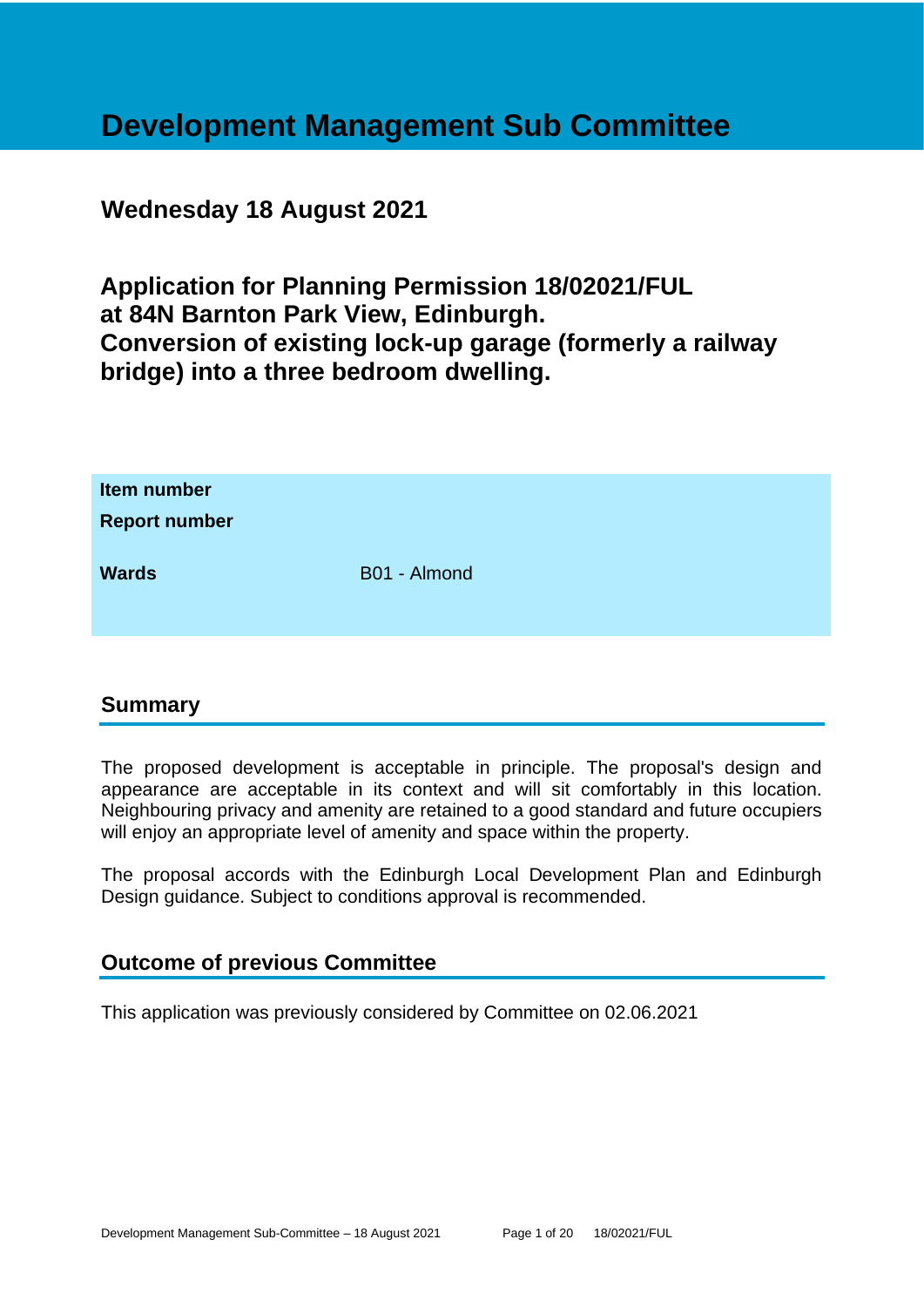| <b>Policies and guidance for</b> | LDPP, LDES01, LDES03, LDES04, LDES05, LEN09, |
|----------------------------------|----------------------------------------------|
| this application                 | LEN10, LTRA02, LTRA03, NSG, NSGD02, LEN12,   |
|                                  | LEN15, LEN16, LHOU01, LHOU03, LHOU05,        |
|                                  | LTRA02, LTRA03, NSG, NSGD02,                 |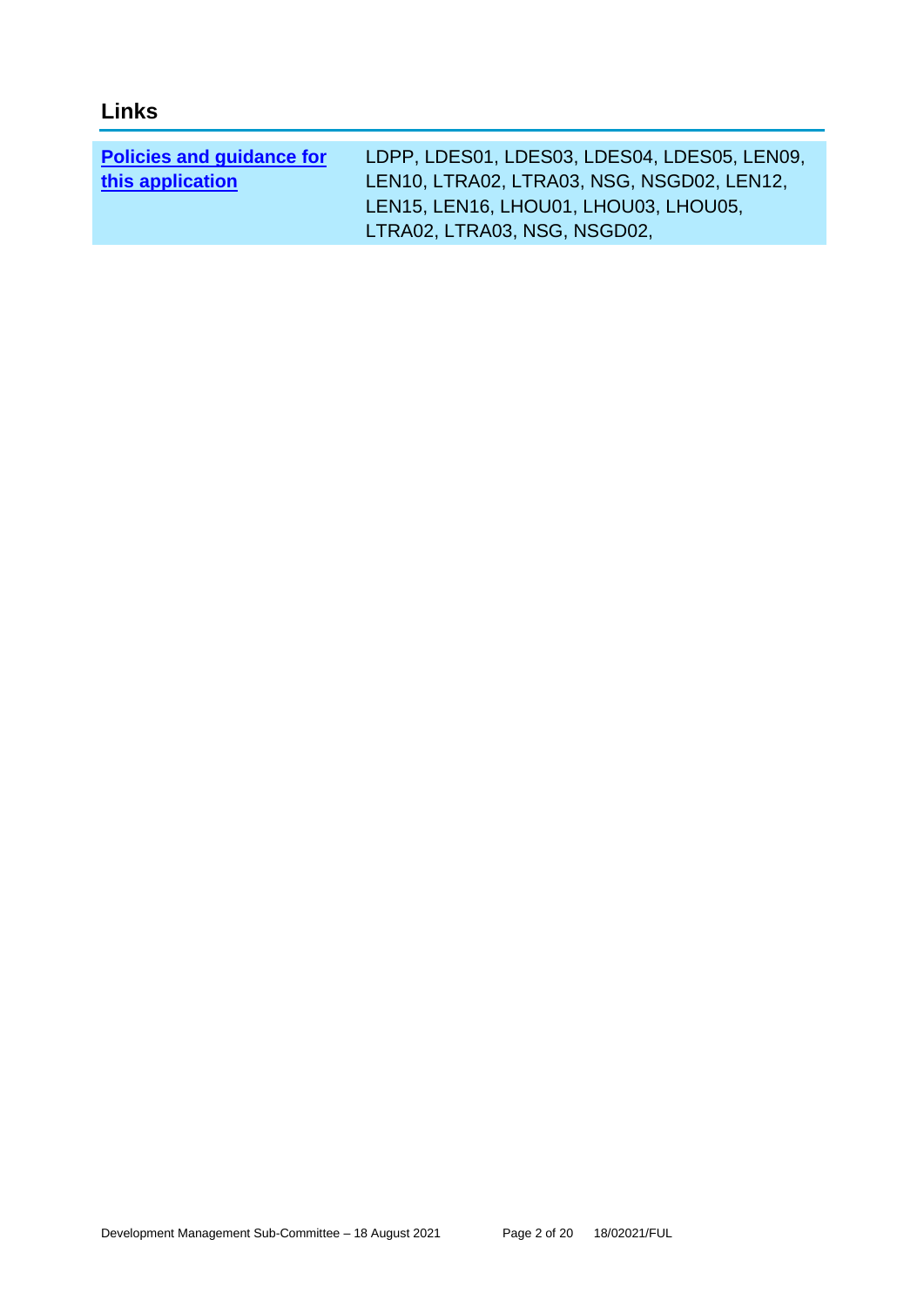# **Report**

# **Application for Planning Permission 18/02021/FUL at 84N Barnton Park View, Edinburgh. Conversion of existing lock-up garage (formerly a railway bridge) into a three bedroom dwelling.**

# **Recommendations**

**1.1** It is recommended that this application be Granted subject to the details below.

# **Background**

#### **2.1 Site description**

The site is a former railway bridge, with its arch enclosed and in use as a lock up, situated at the end of an access road that serves a number of domestic garages, located behind a three storey, brick built, residential development on Barnton Park View. Barnton Court and its grounds lie immediately to the west. The site is flanked by mature trees to the south and to the north, the latter leading onto the Royal Burgess Golf Course.

The site is restricted to the bridge and two angular parcels of land to the east and west of the structure.

#### **2.2 Site History**

There is no relevant planning history for this site.

# **Main report**

#### **3.1 Description of the Proposal**

The application seeks planning permission for the conversion and extension of an existing lock-up garage (a remnant railway bridge) to a three bedroom house, with open plan living space and car parking. The extended building would be two storeys in height, with an increase in building footprint at the ground floor level.

Proposed materials include external walls of zinc cladding at the east and west elevations, with untreated larch cladding at the side elevations facing north and south. Entrance and garden doors would include weathered steel detailing. Roof materials include zinc cladding, roofing membrane and the property has grey framed glazing. Retaining walls of the former bridge will be retained as part of the proposal.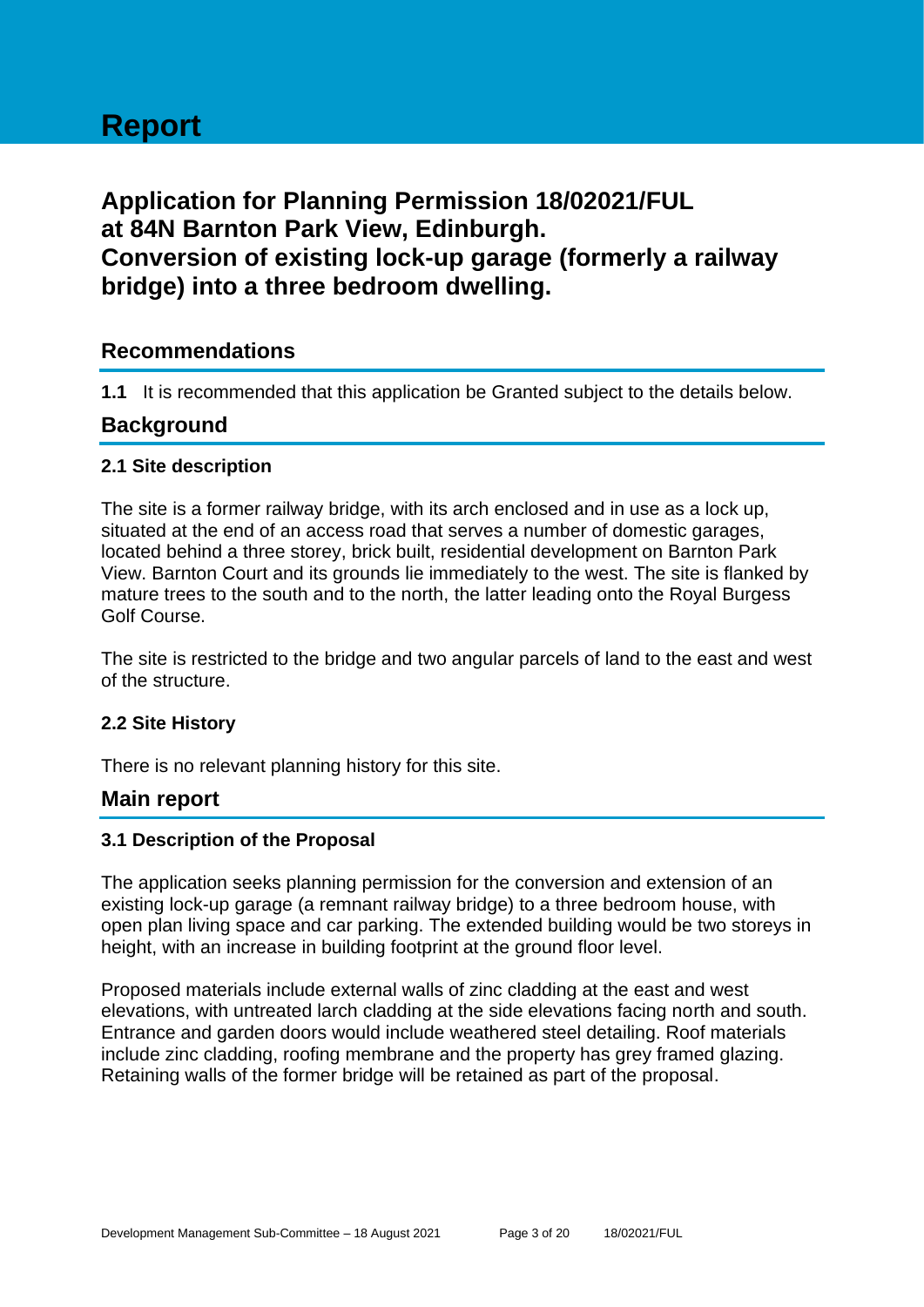An area of private decking at the first floor is located at the east elevation. Private garden space would be provided in the curtilage of the property to the north, south and west around the building and boundary treatments include a mixture of hedging and 1.1-metre-high fencing. Garden space at the north and south of the property, between the former bridge abutments, would be elevated and sloping, with a high point of four metres at the external decking level and a gradual incline to ground level.

Two trees within the site boundary at its western point are proposed for removal to facilitate the ground floor extension and creation of garden space.

#### **3.2 Determining Issues**

Section 25 of the Town and Country Planning (Scotland) Act 1997 states - Where, in making any determination under the planning Acts, regard is to be had to the development plan, the determination shall be made in accordance with the plan unless material considerations indicate otherwise.

Do the proposals comply with the development plan?

If the proposals do comply with the development plan, are there any compelling reasons for not approving them?

If the proposals do not comply with the development plan, are there any compelling reasons for approving them?

#### **3.3 Assessment**

To address these determining issues, the Committee needs to consider whether:

- a) the proposal is acceptable in principle;
- b) the development design is acceptable and will not be detrimental to neighbourhood character;
- c) the proposal results in any neighbouring amenity issues;
- d) the proposal provides an adequate amenity for the future occupiers;
- e) the proposal raises any issues in respect of transportation and parking;
- f) the proposal will impact on nearby trees;
- g) the site is of archaeological significance;
- h) any other matters must be considered and
- i) public comments raised have been addressed.

#### (a) Principle

Policy Hou 1 within the Edinburgh Local Development Plan (LDP) lends priority to the delivery of housing on suitable land in the urban area. Clause d) of the policy states that *"Housing development will be permitted on other suitable sites within the 'Urban Area', provided proposals are compatible with other policies in the Plan."*

The majority of the site, including the main bridge structure that would be adapted, is designated as urban area within the LDP. The principle of housing development on this site is acceptable subject to compliance with other relevant policies.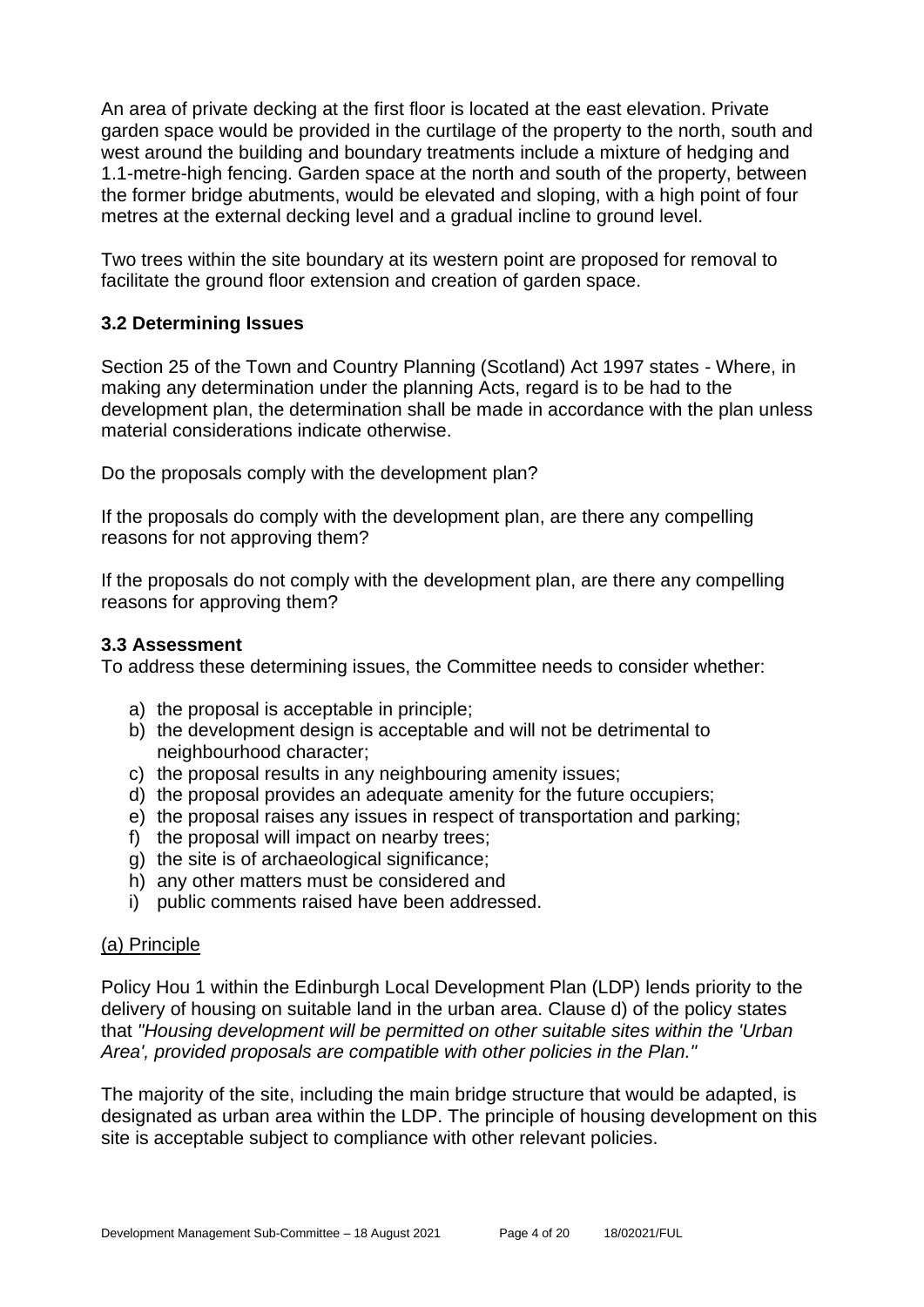A small section to the north of the site is designated as 'Green Belt' and is part of a 'Local Nature Conservation Site'. LDP Policies Env 10, Env 15 and Env 16 are applicable to this proposal.

#### **Green Belt**

LDP Policy Env 10 - Development in the Green Belt and Countryside seeks to control the type and scale of development within the green belt to enable it to fulfil its important role in terms of landscape setting and countryside recreation.

LDP Policy Env 10 contains a number of criteria for assessing applications. In this regard, critierion c) is most relevant. This criterion states that for development relating to an existing building or intensification of the use, the proposals will be expected to be appropriate in terms of scale, design and traffic impact. These issues are explored further below.

In assessment of the proposals against Env 10, the area of the site which is designated as green belt will have no new development on it and is proposed to be garden space. Although this will form part of a curtilage of a dwellinghouse, the proposal will have no adverse impact on the green belt or the landscape setting of the city. The proposal is for the alteration of an existing structure and this is appropriate in terms of the high quality and uniquely designed dwelling. The proposal complies with LDP Policy Env 10 .

#### **Local Nature Conservation Site and Protected Species**

LDP Policy Env 15 - Sites of Local Importance does not permit development on a Local Nature Conservation Site if it is likely to have an adverse impact on the flora, fauna, landscape, and geological features.

LDP Policy Env 16 - Species Protection states that permission will not be granted for development that would have an adverse impact on protected species unless a full survey has been carried out of the current status of the species and its use of the site.

There is no new development on the section of the site within the Local Nature Conservation site. As such, there will be no adverse impact on the flora, fauna, landscape, and geological features afforded to the Local Nature Conservation Site.

The applicant submitted an updated ecological survey; evidence of badgers passing through the site was found. However, there are no badger setts within a 50 metre radius of the site. An informative is recommended regarding the protection of any badgers which may pass through the site during the development's construction stage.

The site had no evidence of roosting bats, and the development would not have an adverse effect on bats' foraging areas.

It was identified that nesting birds could be impacted upon by the construction phase of development, dependant on timing. It should be noted that the disturbance of nesting birds would be controlled under separate legislation, and it would be inappropriate to seek to control this aspect by way of a planning condition. However, an informative highlighting the need to protect any nesting birds is recommended.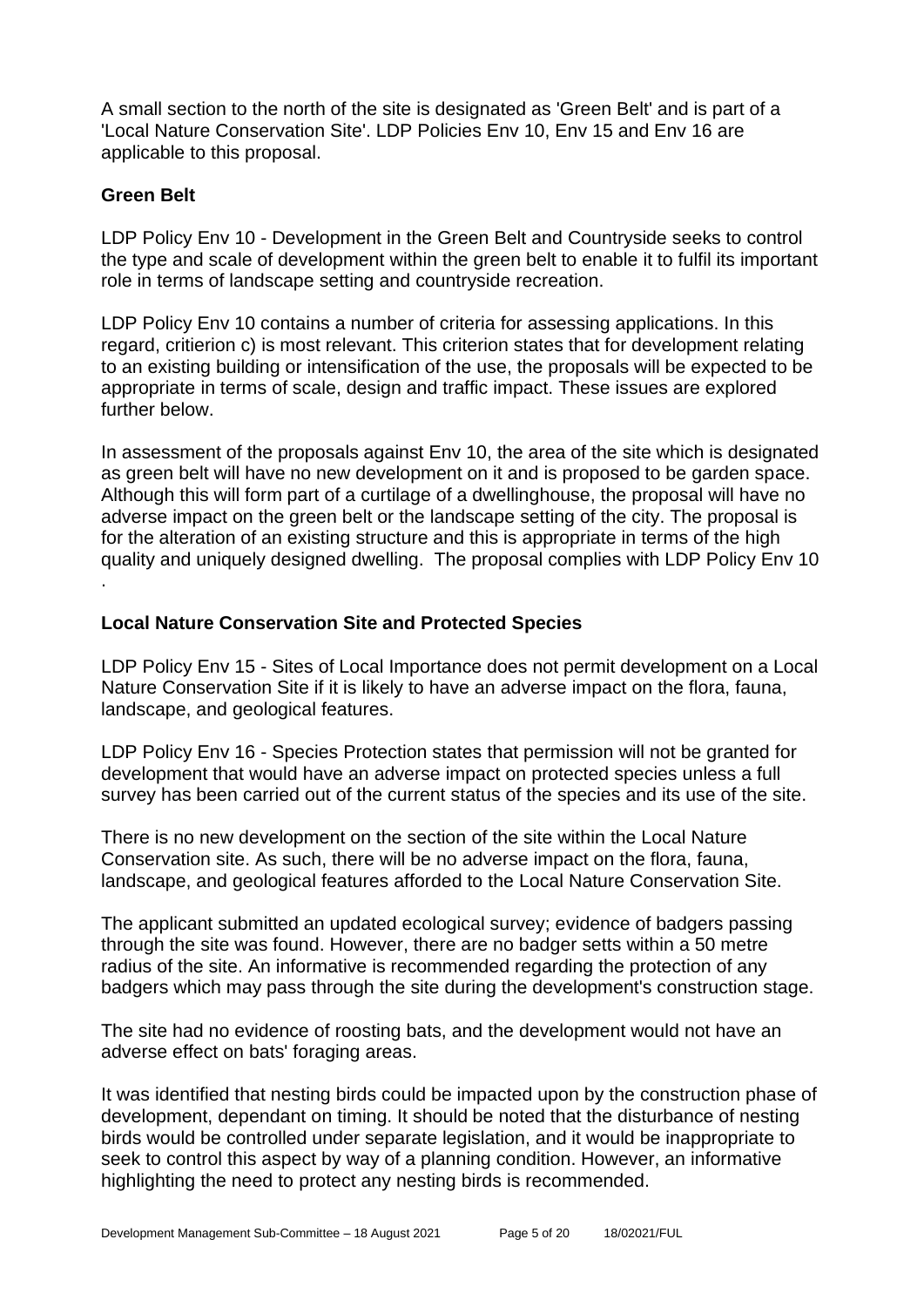The development will not have an adverse impact on protected species; therefore, the proposal complies with LDP Policy Env 16.

The proposal complies with LDP policies Hou 1, Env 10, Env 15 and Env 16.

#### (b) Development Design

LDP Policy Des 1 - Design Quality and Context states that planning permission will not be granted for inappropriately design development proposals or for proposals that would be damaging to the character or appearance of the area around it.

LDP Policy Des 3 (Development Design - Incorporating and Enhancing Existing and Potential Features) states that planning permission will be granted for development where it is demonstrated that existing characteristics and features worthy of retention on the site and in the surrounding area, have been identified, incorporated and enhanced through its design.

LDP Policy Des 4 - Development Design - Impact on Setting states that planning permission will be granted for development where it is demonstrated that it will have a positive impact on its surroundings, having regards to height and form; scale and proportions, including spaces between buildings; position of buildings and other features on the site; and materials and detailing.

LDP Policy Des 9 (Urban Edge Development) seeks to conserve the city boundary where sites are at the green belt boundary.

The surrounding neighbourhood has a settled townscape character, mainly comprising a range of flatted dwellings between two and five storeys in height with varying architectural design. There are also detached and semi-detached dwellings with gardens to the front and back, again varying in design. Overall, the neighbourhood character is predominantly residential, set within a mature soft landscape.

The proposed conversion of this building would bring a historic structure into residential use. The building's position is established in the urban pattern. The site's layout, including the proposed garden boundaries, would be acceptable and proportionate to the scale of development. The property would be two storeys, with the proposal introducing a new upper floor to the bridge structure and an enlarged ground floor footprint at the east and west elevations. Surrounding properties closest to the application site are between three storeys to the east and six storeys at the west. The proposed property would sit at the end of a cul-de-sac to the rear of the three storey building with the six storey property behind. The proposed building would integrate well into the streetscape. The proposed two-storey development is acceptable in terms of its height within the context of its surroundings.

The proposal retains existing features, including the bridge retaining walls and stone walls. The addition of zinc cladding, larch cladding and glazing would introduce a considerable degree of change to the former bridge. However, the balance and blend of original and modern materials would provide an architectural juxtaposition that would form an appropriate and striking design. It would be in accordance with the aims of LDP Policy Des 4 and LDP Policy Des 3.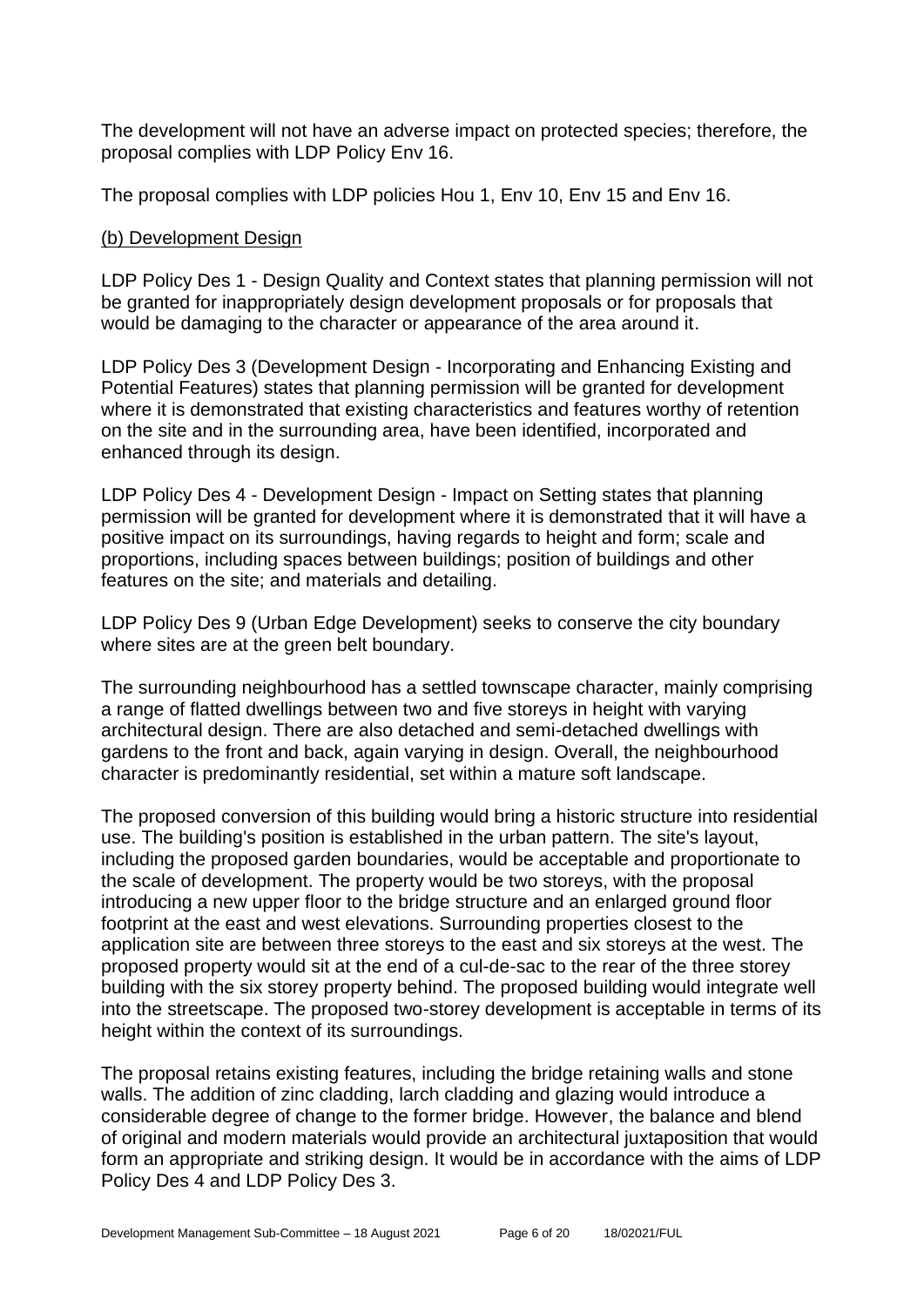The proposal would form a garden space within the area of green belt that is located in the application boundary. There would be no material diminution of the landscape setting of the city and the proposal conserves the character of the green belt boundary.

The proposed design is acceptable, and the development complies with LDP Policies Des 1, Des 3, Des 4 and Des 9.

#### (c) Neighbouring Amenity

LDP Policy Des 12 (Alterations and Extensions) seeks to protect the amenity and privacy of neighbours where alterations and extensions to existing buildings are proposed.

Criterion b) of LDP Policy Hou 5 (Conversion to Housing) further seeks to ensure changes of use to housing will be compatible with nearby uses.

The non-statutory Edinburgh Design Guidance (EDG) states that the pattern of development in an area will help to define appropriate distances between buildings and consequential privacy distances. In this case, the applicant proposes to re-use and enhance an existing building and there will be no material change to the built pattern in the area. However, the effect of introducing a change of use to residential must be considered in the context of neighbouring amenity.

The existing bridge structure is off set to the north west of neighbouring apartments to the south. The distance of the decking at the east elevation to apartments at number 86 Barnton Park View would be approximately 13 metres and at an oblique angle. The decking is also partially screened by the existing bridge wall. There would be no unacceptable impact on privacy and the introduction of a residential use to this location does not adversely affect neighbouring residential amenity. Given the distance to neighbouring properties, there would be no adverse impact on daylight or sunlight to these.

The proposed use would have no greater impact on traffic levels and noise and disturbance, and indeed could be less intrusive, given its residential setting.

The proposed change of use and alteration of this building would not impact on any protected views or on the outlook or amenity of neighbouring residents. The proposal accords LDP Policies Des 12 and Hou 5, in addition to the Edinburgh Design Guidance.

#### (d) Amenity for the Future Occupiers

LDP Policy Des 5 (Development Design-Amenity) requires future occupiers to have acceptable levels of amenity in relation to noise, daylight, sunlight, privacy, or immediate outlook.

Criterion a) of LDP Policy Hou 5 - Conversion to Housing requires new development to create an attractive residential environment for future residents in housing development.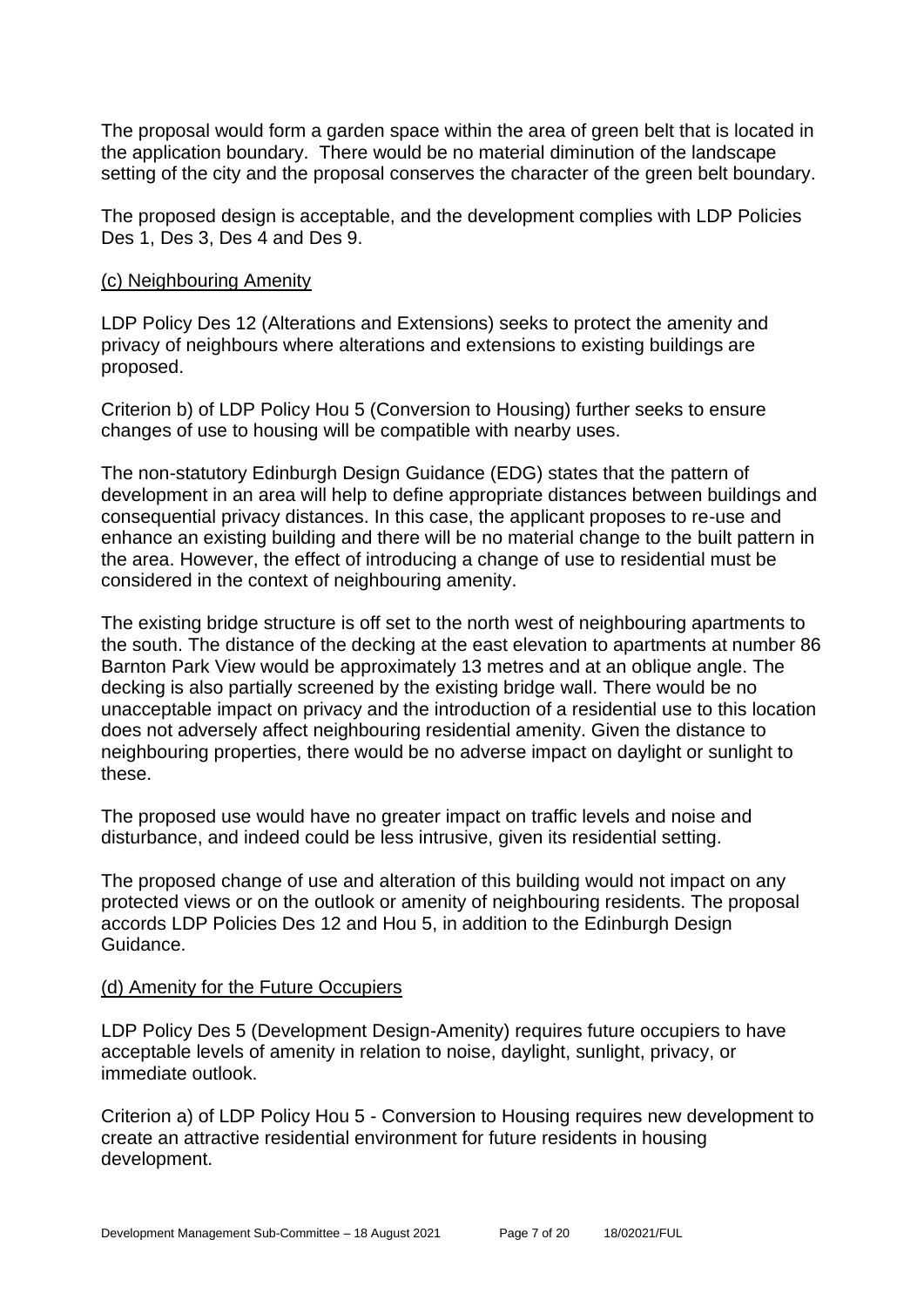LDP Policy Hou 3 (Private Green Space in Housing Development) requires the adequate provision of green space to meet the needs of future residents.

The proposal would provide a small, angular garden area to the west of the building, sloping garden space to the north and south of the building and an external deck at the east elevation. The private external space would provide an acceptable standard and quantity of open space for future residents in compliance with criterion c) of LDP Policy Hou 5 and Policy Hou 3.

The Edinburgh Design Guidance requires a minimum internal floor area of 81 sqm for a three-bedroom unit. The proposed internal floor space would measure 143 sqm. and exceeds the recommended area for a three-bedroom unit and this is acceptable.

Ground floor rooms are lit with a combination of windows and roof lights. One of the three bedrooms relies on roof lights only to receive natural light; however, this is the only habitable room that has such an arrangement and this is acceptable in the context of the other ground floor rooms which all have windows or roof lights and will benefit from reasonable levels of daylight.

Although some windows at the gable ends are in close proximity to the retaining walls of the existing bridge; the nature of these windows is acceptable in the context of adapting this structure and the design demonstrates that the ground floor rooms would have an appropriate level of amenity for future occupiers. The upper floor would receive a good level of natural daylight via windows at the south and west elevation elevations and a large area of glazing at the north elevation.

In terms of floorspace, external amenity space, privacy and daylight provision, the proposal complies with LDP Policies Des 5, Hou 5, Hou 3 and the Edinburgh Design Guidance.

#### (e) Transport and Parking

The Council's parking standards permits a maximum of 1 car parking space within Zone 2 for a new dwelling house. The proposal has one car parking space located within a garage. The proposal complies with LDP Policy Tra 2 - Private Car Parking.

The provision of two cycle parking spaces is required for a three-bed room unit within Zone 2. Cycle parking can be located internally within the garage of the proposed development and complies with LDP Policy Tra 3 - Private Cycle Parking.

The development of a single residential unit would have no measurable impact on traffic numbers using the local road network. Refuse collection would be available from the street and Transport raises no concerns.

The proposal would have no adverse impact on road safety or on congestion and complies with LDP Policies Tra 2 and Tra 3.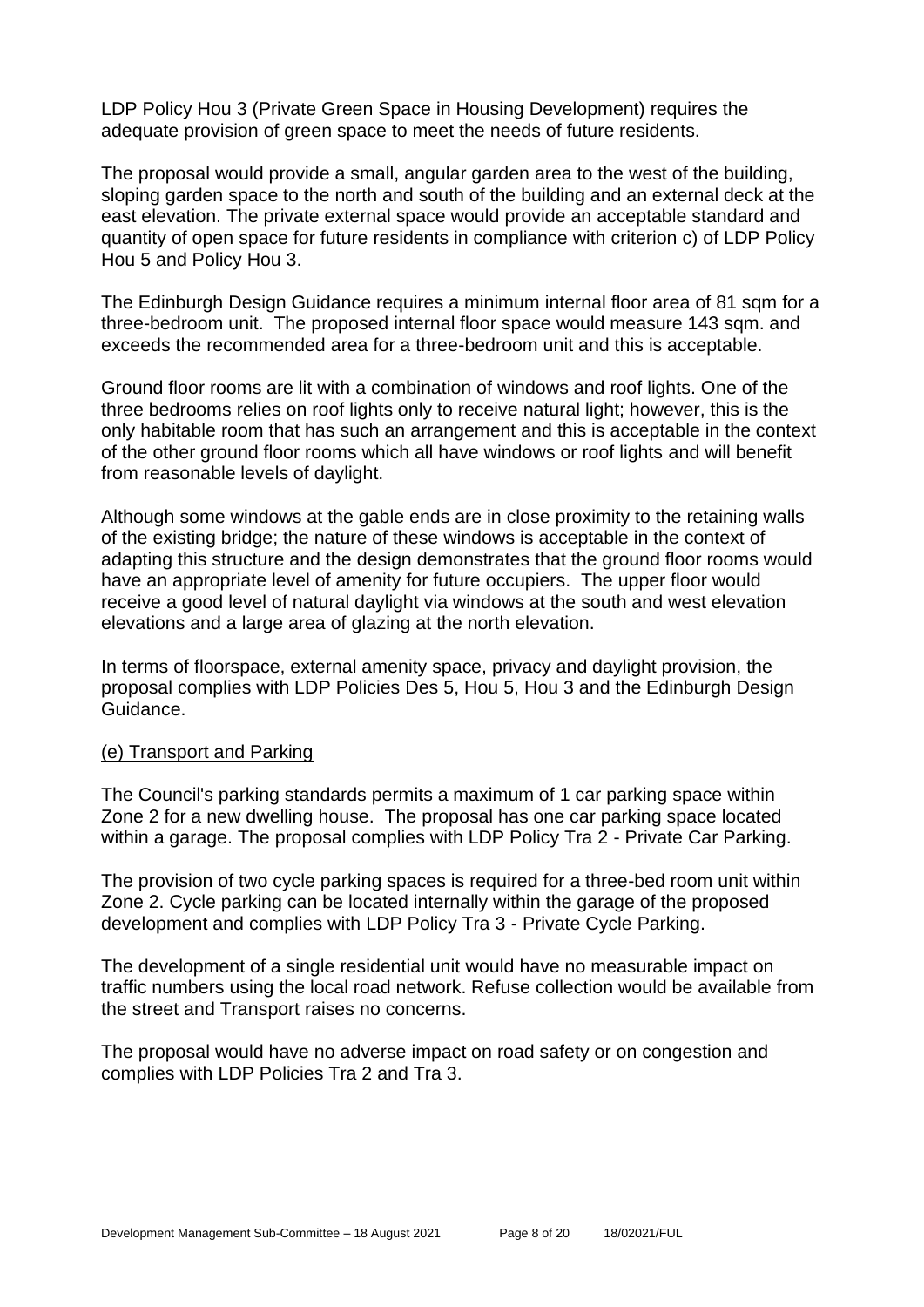#### (f) Impact on Trees

LDP Policy Env 12 - Trees specifies that trees should not be removed unless necessary for good arboricultural reasons. The Edinburgh Design Guidance states that a tree survey is required in the form specified in BS 5837:2012 for all trees with a stem diameter of 75mm or more at 1.5 metres above ground on the site or within 12 metres of its boundary. Trees should then be categorised in accordance with their quality and suitability for retention.

Two trees are located within the site's red line boundary and are identified for removal to facilitate the proposed development. These trees are in close proximity to the existing garage, covering part of the west elevation, and their removal is acceptable in this circumstance. The trees are not covered by a tree protection order, nor is the site within a conservation area. The removal of these two trees does not diminish the character of the area, having regard to the nearby green belt boundary. The introduction of boundary hedge planting around the garden spaces would provide appropriate mitigation in terms of soft landscaping.

The applicant's design statement notes that the site is bounded to the north by rows of mature trees. The area to the east is an existing paved area and unlikely to impact upon existing trees or roots. The area to the west is an open grassed space; extending the building in this direction may have an impact on trees within 12 metres of the application site boundary. It should be noted that these trees are not afforded any statutory protection. Nonetheless, a condition securing the implementation of tree protection measures is recommended to ensure trees are protected.

The proposal is acceptable in the context of LDP Policy Env 12.

#### (g) Archaeology

This site has been identified as part of an area of archaeology significance. It is accepted that the proposal would have significant adverse impacts upon the fabric of the structure. However, in archaeological terms, the impacts are acceptable providing a condition is attached requiring the applicant to secure the implementation of a programme of archaeological work in accordance with a written scheme of investigation.

This complies with LDP Policy Env 9 - Development of Sites of Archaeological Significance.

#### (h) Any other matters raised

#### *Environmental Health*

Environmental Protection note in consultation comments that due to the site's historical use as a railway bridge, there is a possibility of land contamination. Therefore, a site investigation will be required and it recommended that a condition to this effect is attached to any planning permission.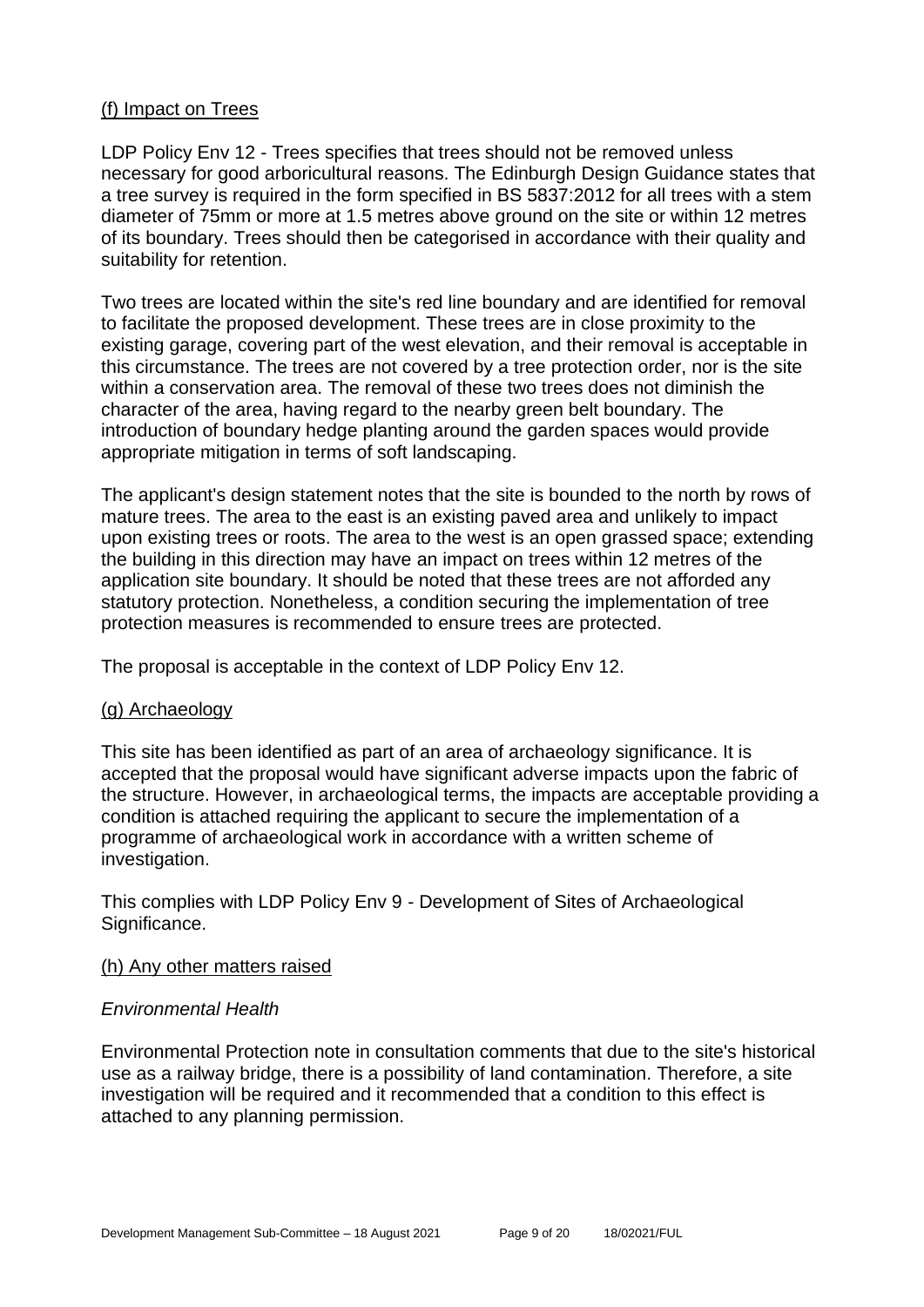#### **Neighbour Notification Process**

There is a concern regarding the neighbour notification process. It has been confirmed that the notification process has been carried out in accordance with statutory requirements.

#### (i) Public Comments

#### **Material Representations - Objection**

- − Design of the building is not in-keeping with the character of the area addressed in Section 3.3 b);
- − Proposed materials not in-keeping with the character of the area addressed in section 3.3 b);
- − Impact on the visual appearance of historic bridge addressed in section 3.3 b);
- − Amenity for occupiers of the development is poor addressed in section 3.3 d);
- − Impact on neighbouring amenity in terms of daylight and overshadowing addressed in section 3.3 c);
- − Impact on neighbouring amenity in terms of privacy and outlook addressed in section 3.3 c);
- − Impact on parking and traffic addressed in section 3.3 e);
- − Impact on trees addressed in section 3.3 f);
- − Impact on conservation and local wildlife addressed in section 3.3 h);
- − Concerns over refuse addressed in section 3.3 e);
- − Insufficient neighbour notification process addressed in section 3.3(h).

# **Non- Material Representations - Objection**

- − Noise, dust and pollution caused by construction vehicles;
- − Parking and traffic disruption caused by construction vehicles;
- − Access to utilities affected during construction;
- − Potential damage to paved area and cobbled road due to heavy construction vehicles;
- − Potential structural damage to neighbouring flats caused by construction;
- − Title deeds do not allow parking and storage on site; impact of this during construction;
- − Health and safety implications for pedestrians during construction;
- − Potential illegal activity due to building materials being left on site;
- − Residents who have tended the grounds for decades claim land ownership rights under ' Prescription and Limitation Scotland" Act 1973;
- − Concern raised over siting and potential removal of existing garden bench owned by residents within site boundary;
- − Access rights;
- − Impact on access for emergency vehicles and other services such as maintenance vehicles and window cleaning vehicles;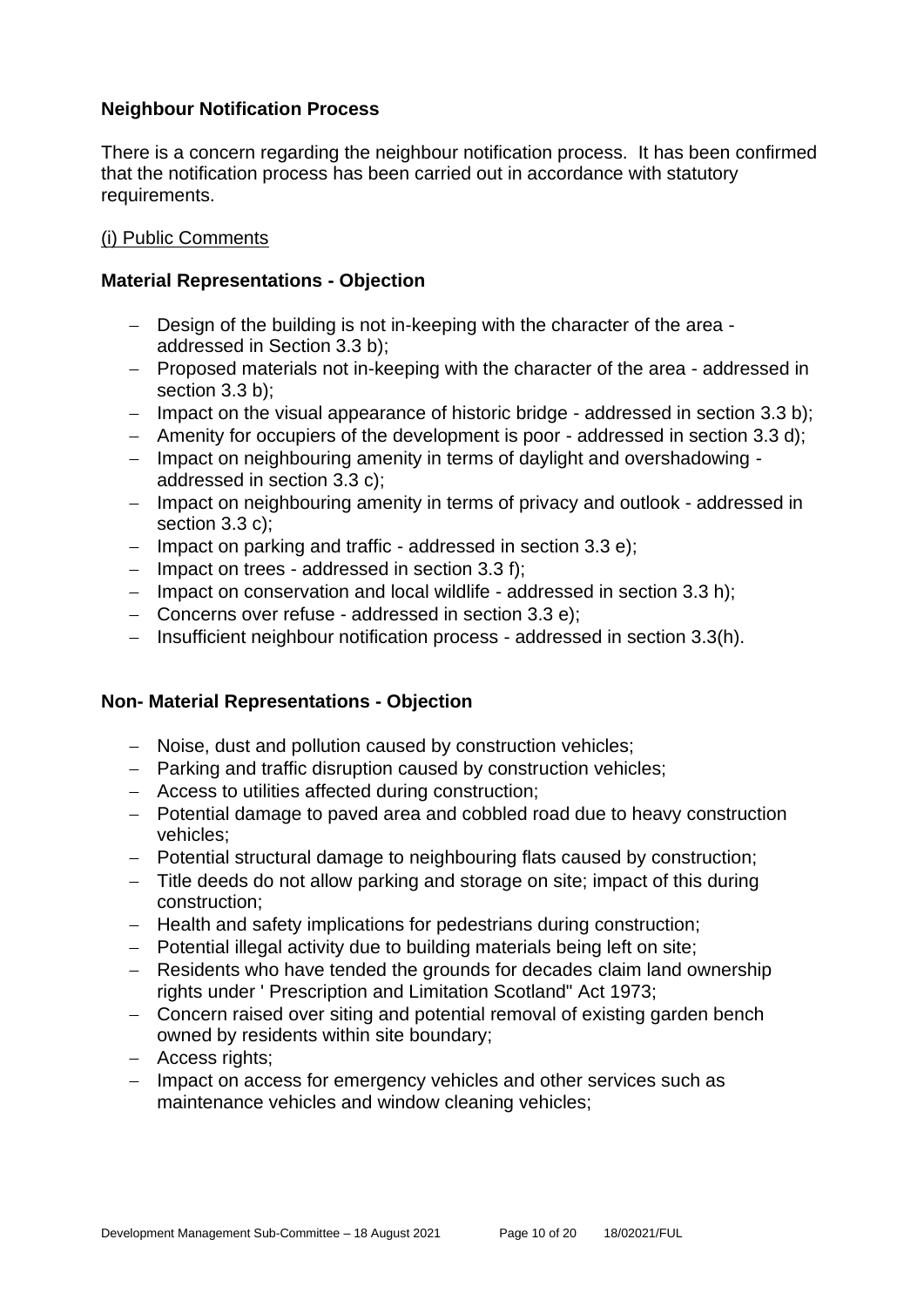- − Land ownership of two garages erected stated incorrectly in Design and Access Statement;
- − Concern raised over potential implications for neighbours if development would cease before completion;
- − Residents comment about cost of council tax for living on a potential building site.

# **Community Council - Objection**

#### **Material Comments**

- − No species survey addressed in section 3.3 h);
- − Design of the building addressed in Section 3.3 b);
- − Impact on parking and traffic addressed in section 3.3 e);

#### **Non- Material Comments**

− Content of the applicant's design statement.

#### Report Summary

The proposed development is acceptable in principle and would deliver a new housing unit to this part of the city by adapting a historic bridge structure. The proposal's design and appearance are acceptable in its context and would sit comfortably in this location. Neighbouring privacy and amenity are protected to a satisfactory standard and future occupier would enjoy an appropriate level of amenity and space within the property.

The proposal accords with the Edinburgh Local Development Plan and Edinburgh Design guidance. Subject to conditions approval is recommended.

#### **Addendum to Assessment**

It is recommended that this application be Granted subject to the details below.

#### **3.4 Conditions/reasons/informatives**

#### **Conditions:-**

1. i) Prior to the commencement of construction works on site:

a) A site survey (including intrusive investigation where necessary) must be carried out to establish, either that the level of risk posed to human health and the wider environment by contaminants in, on or under the land is acceptable, or that remedial and/or protective measures could be undertaken to bring the risks to an acceptable level in relation to the development; and

b) Where necessary, a detailed schedule of any required remedial and/or protective measures, including their programming, must be submitted to and approved in writing by the Planning Authority.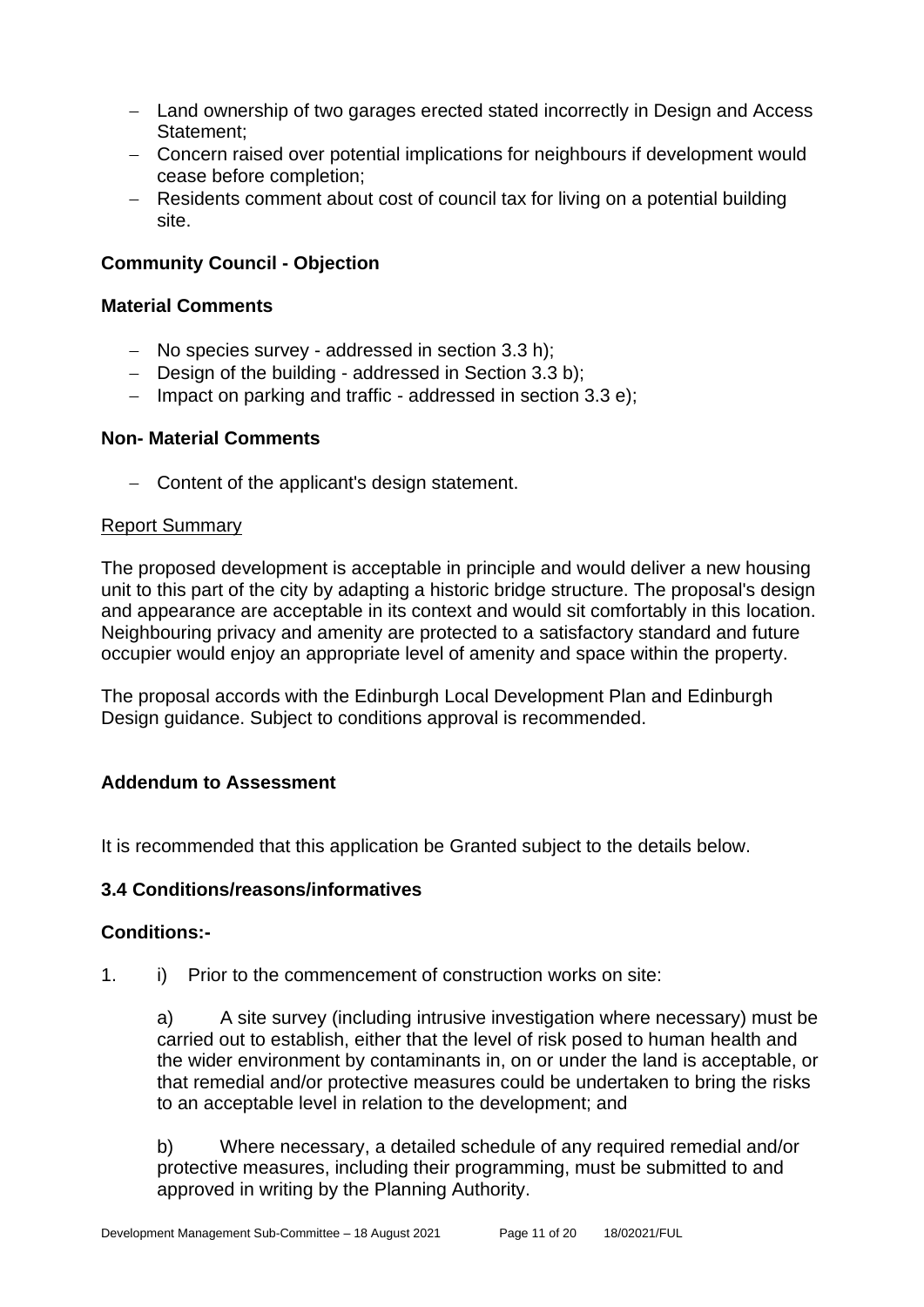ii) Any required remedial and/or protective measures shall be implemented in accordance with the approved schedule and documentary evidence to certify those works shall be provided for the approval of the Planning Authority.

- 2. No development shall take place until the applicant has secured the implementation of a programme of archaeological work, in accordance with a written scheme of investigation which has been submitted to and approved in writing by the Planning Authority, having first been agreed by the City Archaeologist.
- 3. The trees on the site shall be protected during the construction period by the erection of fencing, in accordance with BS 5837:2012 " Trees in relation to design, demolition and construction".

#### **Reasons**: -

- 1. In order to protect the health of the building's occupants.
- 2. In order to safeguard the interests of archaeological heritage.
- 3. In order to protect trees surrounding the application site.

#### **Informatives**

It should be noted that:

- 1. The development hereby permitted shall be commenced no later than the expiration of three years from the date of this consent.
- 2. No development shall take place on the site until a 'Notice of Initiation of Development' has been submitted to the Council stating the intended date on which the development is to commence. Failure to do so constitutes a breach of planning control, under Section 123(1) of the Town and Country Planning (Scotland) Act 1997.
- 3. As soon as practicable upon the completion of the development of the site, as authorised in the associated grant of permission, a 'Notice of Completion of Development' must be given, in writing to the Council.
- 4. Badger Protection
	- − Open excavations should be kept to a minimum across the whole site and covered overnight or fitted with a means of escape to prevent otters or other animals becoming trapped. This should be in the form of mammal ramps, i.e., a plank of wood sturdy enough to be used by badgers should they fall into any open excavations.
	- − All workers on site should be briefed about the presence of badgers, and signs of badger activity.
	- − Clearing procedures should specify that only trees and plants designated for removal shall be removed.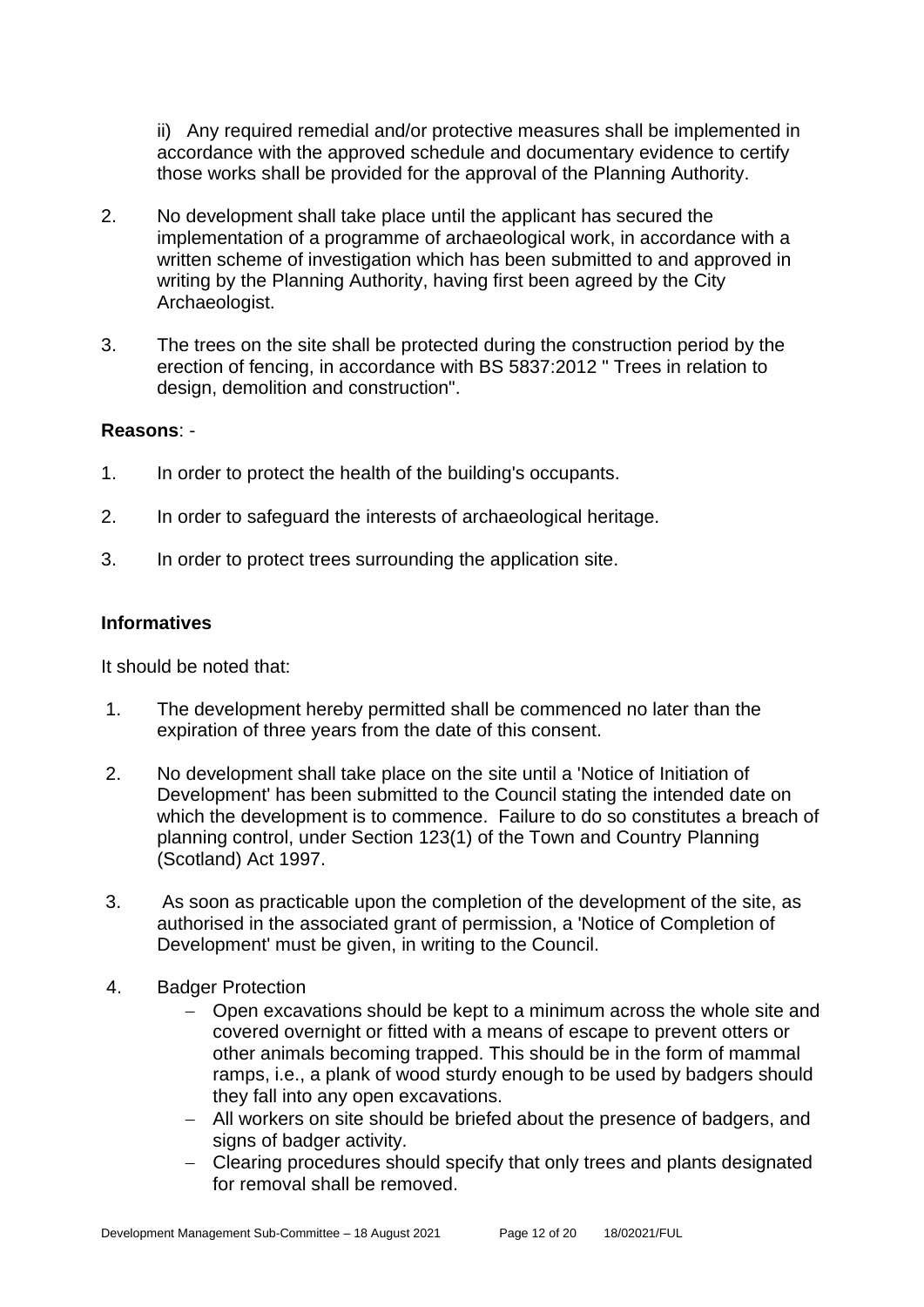- − Materials generated by construction activities should be placed above ground or secured so badgers will not come into contact with them.
- 5. It is recommended that the car garage is equipped with an electric vehicle charging station of minimum standard 7kW (16 amp) or better.

Grants are also available for the installation of EV charge points more information can be found at;

http://www.energysavingtrust.org.uk/scotland/Organisations/Transport/Electricvehicles/Electric-Vehicle-Charge-Point-Funding

6. Breeding Birds

Clearance of vegetation from the proposed construction area has the potential to disturb nesting birds; therefore, clearance should be carried out outside the bird nesting season March - August (inclusive). Should it be necessary to clear ground during the bird nesting season the land should be surveyed by a suitably qualified ecologist and declared clear of nesting birds before vegetation clearance starts.

# **Financial impact**

#### **4.1 The financial impact has been assessed as follows:**

There are no financial implications to the Council.

# **Risk, Policy, compliance and governance impact**

**5.1** Provided planning applications are determined in accordance with statutory legislation, the level of risk is low.

#### **Equalities impact**

#### **6.1 The equalities impact has been assessed as follows:**

The application has been assessed and has no impact in terms of equalities or human rights.

# **Sustainability impact**

#### **7.1 The sustainability impact has been assessed as follows:**

This application is not subject to the sustainability requirements of the Edinburgh Design Guidance.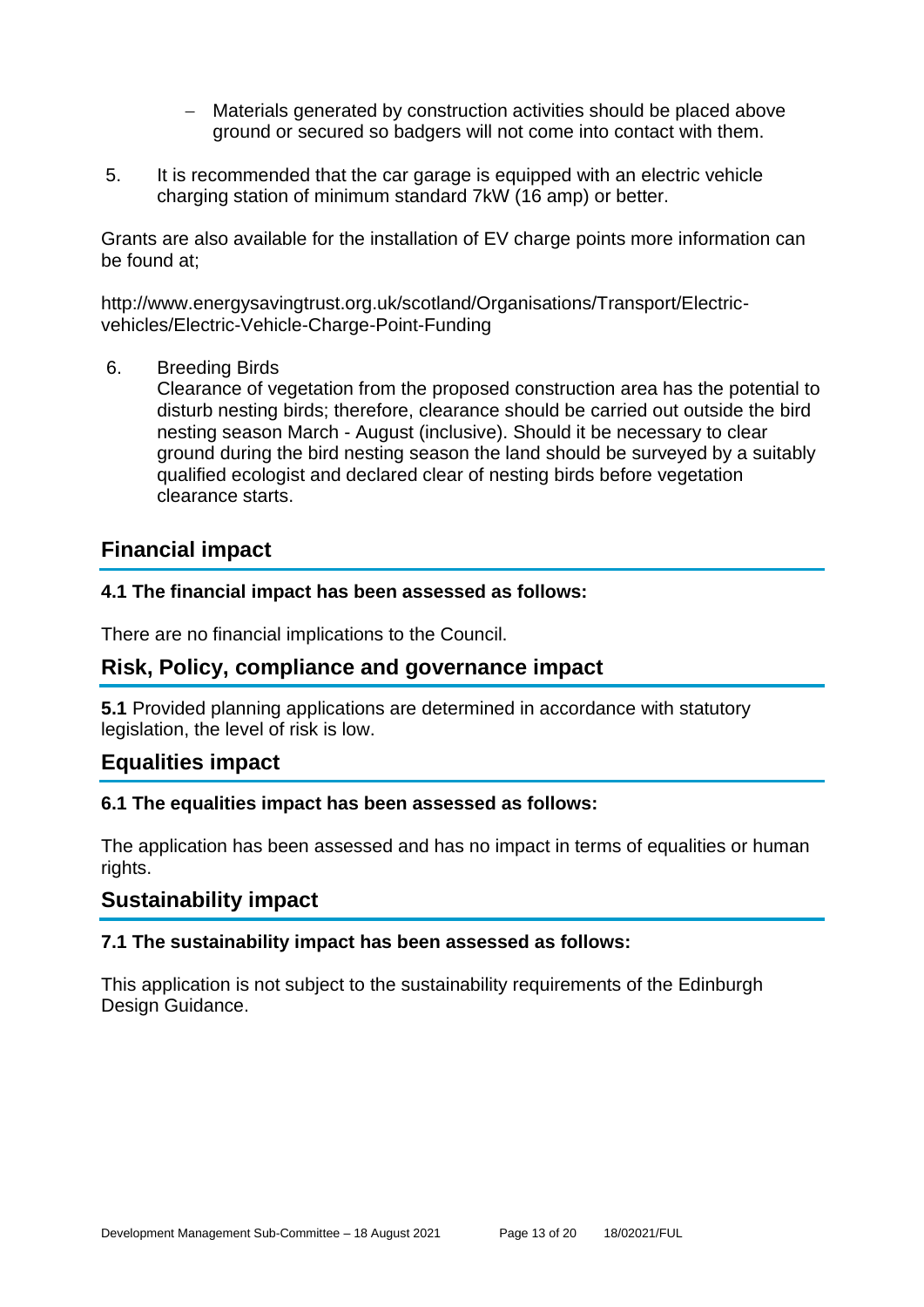# **Consultation and engagement**

#### **8.1 Pre-Application Process**

There is no pre-application process history.

#### **8.2 Publicity summary of representations and Community Council comments**

Neighbours were notified of the application on 17 May 2018 and 44 letters of representations were received, all objecting. These include comments from Cramond & Barnton Community Council.

A full assessment of the representations can be found in the main report of the Assessment Section.

# **Background reading/external references**

- To view details of the application go to
- [Planning and Building Standards online services](https://citydev-portal.edinburgh.gov.uk/idoxpa-web/search.do?action=simple&searchType=Application)
- [Planning guidelines](http://www.edinburgh.gov.uk/planningguidelines)
- [Conservation Area Character Appraisals](http://www.edinburgh.gov.uk/characterappraisals)
- **[Edinburgh Local Development Plan](http://www.edinburgh.gov.uk/localdevelopmentplan)**
- **[Scottish Planning Policy](http://www.scotland.gov.uk/Topics/Built-Environment/planning/Policy)**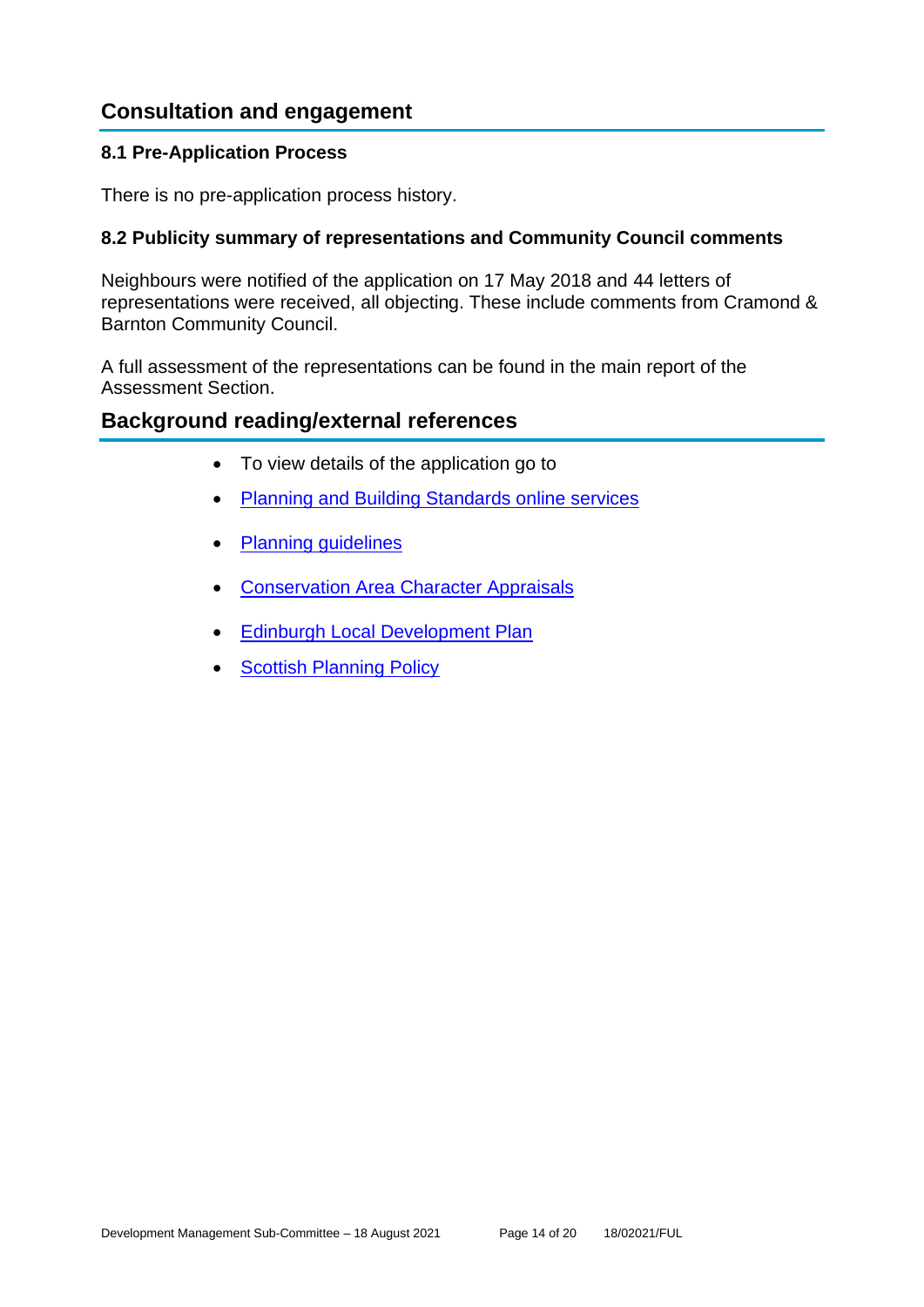| <b>Statutory Development</b><br><b>Plan Provision</b> | A majority of the site lies within the Urban Area as<br>defined in the 2016 Edinburgh Local Development Plan.<br>A part of the site lies within Green Belt and a Local<br>Nature Conservation Site as designated in the 2016<br>Edinburgh Local Development Plan. |
|-------------------------------------------------------|-------------------------------------------------------------------------------------------------------------------------------------------------------------------------------------------------------------------------------------------------------------------|
| Date registered                                       | 8 May 2018                                                                                                                                                                                                                                                        |
| <b>Drawing numbers/Scheme</b>                         | 01,02,03A-06A,07,08A,                                                                                                                                                                                                                                             |
|                                                       | Scheme 1                                                                                                                                                                                                                                                          |

**David Givan** Chief Planning Officer PLACE The City of Edinburgh Council

Contact: Murray Couston, Planning Officer E-mail:murray.couston@edinburgh.gov.uk

# **Links - Policies**

# **Relevant Policies:**

#### **Relevant policies of the Local Development Plan.**

LDP Policy Des 1 (Design Quality and Context) sets general criteria for assessing design quality and requires an overall design concept to be demonstrated.

LDP Policy Des 3 (Development Design - Incorporating and Enhancing Existing and Potential Features) supports development where it is demonstrated that existing and potential features have been incorporated into the design.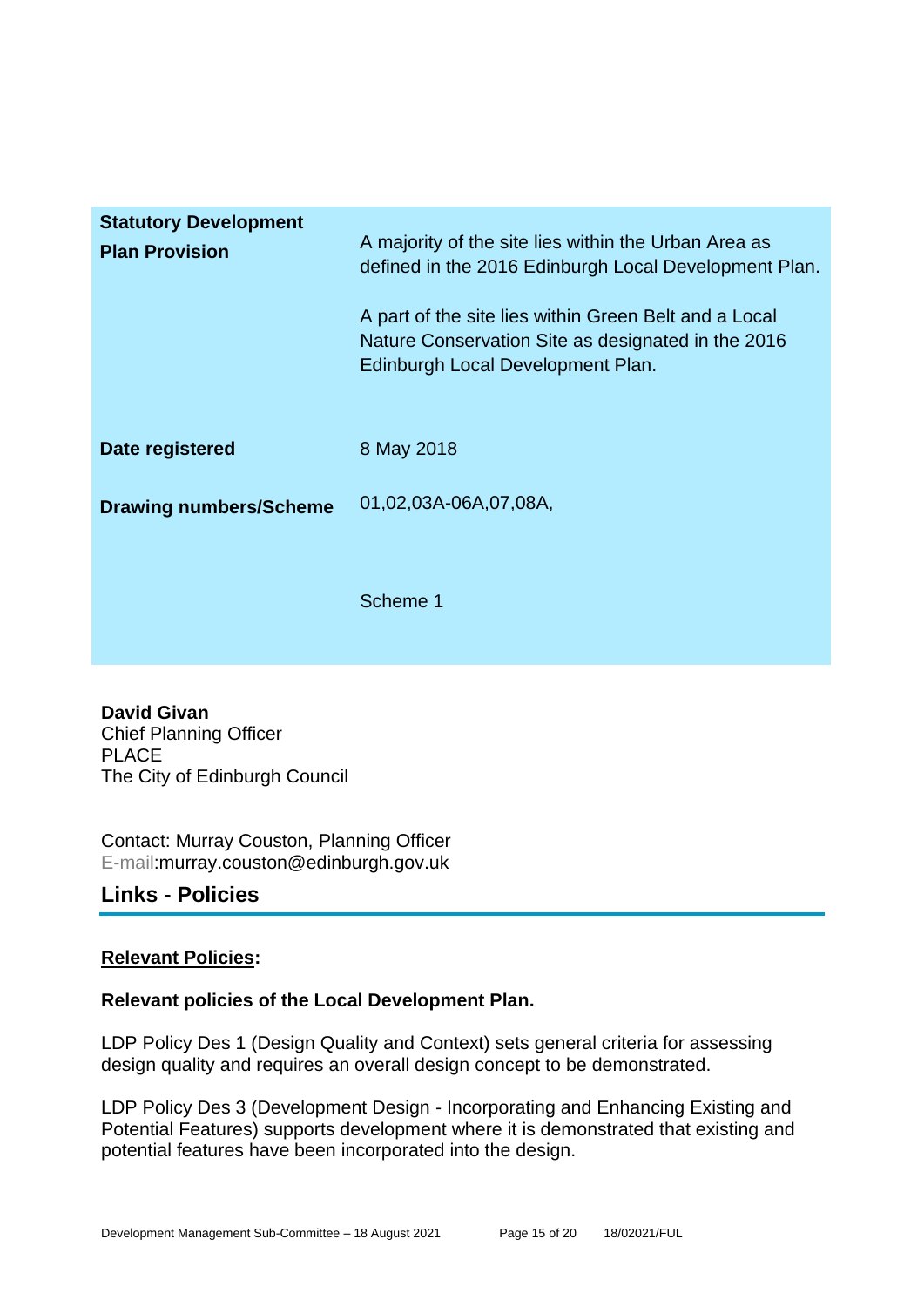LDP Policy Des 4 (Development Design - Impact on Setting) sets criteria for assessing the impact of development design against its setting.

LDP Policy Des 5 (Development Design - Amenity) sets criteria for assessing amenity.

LDP Policy Env 9 (Development of Sites of Archaeological Significance) sets out the circumstances in which development affecting sites of known or suspected archaeological significance will be permitted.

LDP Policy Env 10 (Development in the Green Belt and Countryside) identifies the types of development that will be permitted in the Green Belt and Countryside.

LDP Policy Tra 2 (Private Car Parking) requires private car parking provision to comply with the parking levels set out in Council guidance, and sets criteria for assessing lower provision.

LDP Policy Tra 3 (Private Cycle Parking) requires cycle parking provision in accordance with standards set out in Council guidance.

#### **Relevant Non-Statutory Guidelines**

**Non-Statutory guidelines** Edinburgh Design Guidance supports development of the highest design quality and that integrates well with the existing city. It sets out the Council's expectations for the design of new development, including buildings, parking, streets and landscape, in Edinburgh.

LDP Policy Env 12 (Trees) sets out tree protection requirements for new development.

LDP Policy Env 15 (Sites of Local Importance) identifies the circumstances in which development likely to affect Sites of Local Importance will be permitted.

LDP Policy Env 16 (Species Protection) sets out species protection requirements for new development.

LDP Policy Hou 1 (Housing Development) sets criteria for assessing the principle of housing proposals.

LDP Policy Hou 3 (Private Green Space in Housing Development) sets out the requirements for the provision of private green space in housing development.

LDP Policy Hou 5 (Conversion to Housing) sets out the criteria for change of use of existing buildings to housing.

LDP Policy Tra 2 (Private Car Parking) requires private car parking provision to comply with the parking levels set out in Council guidance and sets criteria for assessing lower provision.

LDP Policy Tra 3 (Private Cycle Parking) requires cycle parking provision in accordance with standards set out in Council guidance.

# **Relevant Non-Statutory Guidelines**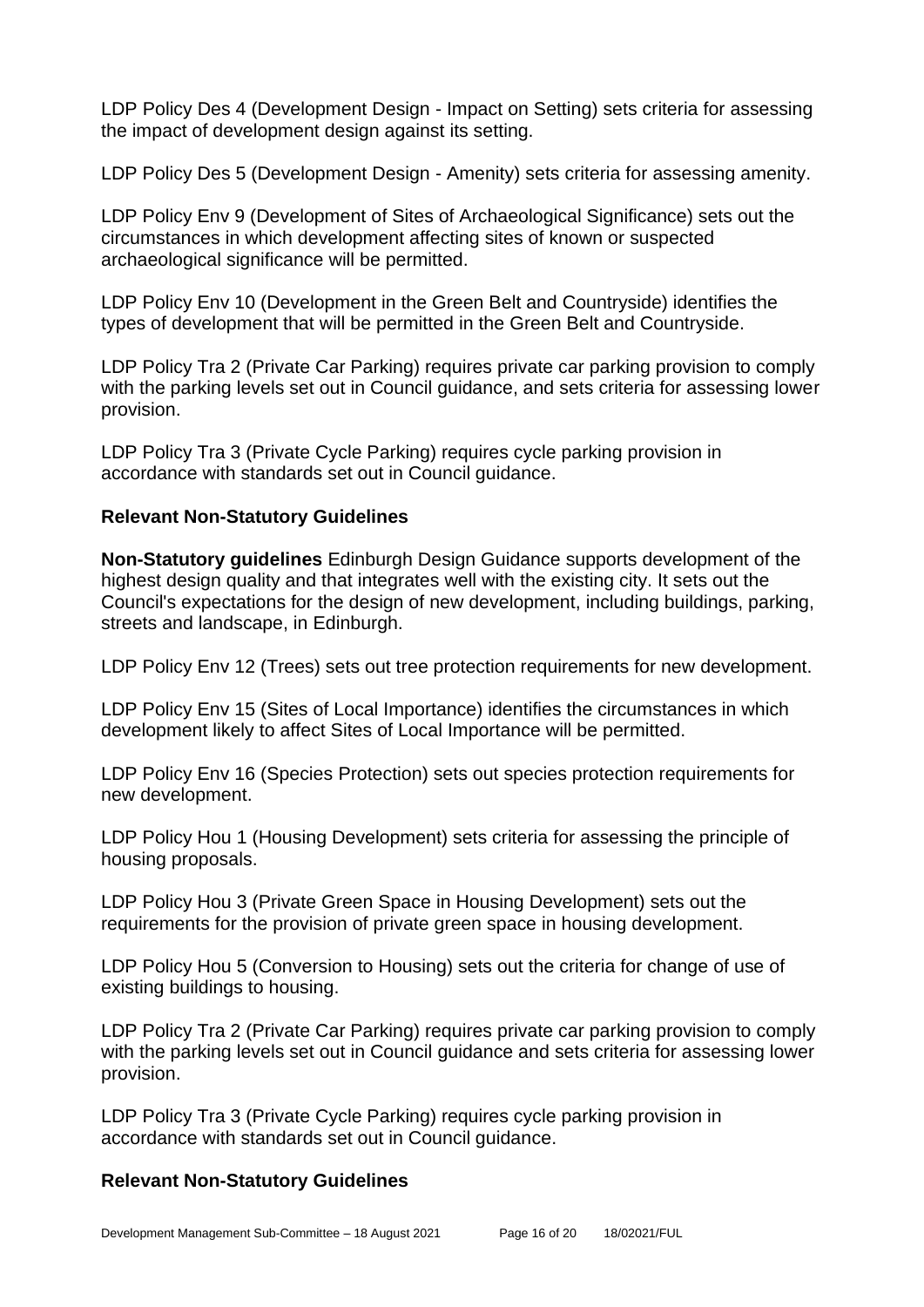**Non-Statutory guidelines** Edinburgh Design Guidance supports development of the highest design quality and that integrates well with the existing city. It sets out the Council's expectations for the design of new development, including buildings, parking, streets and landscape, in Edinburgh.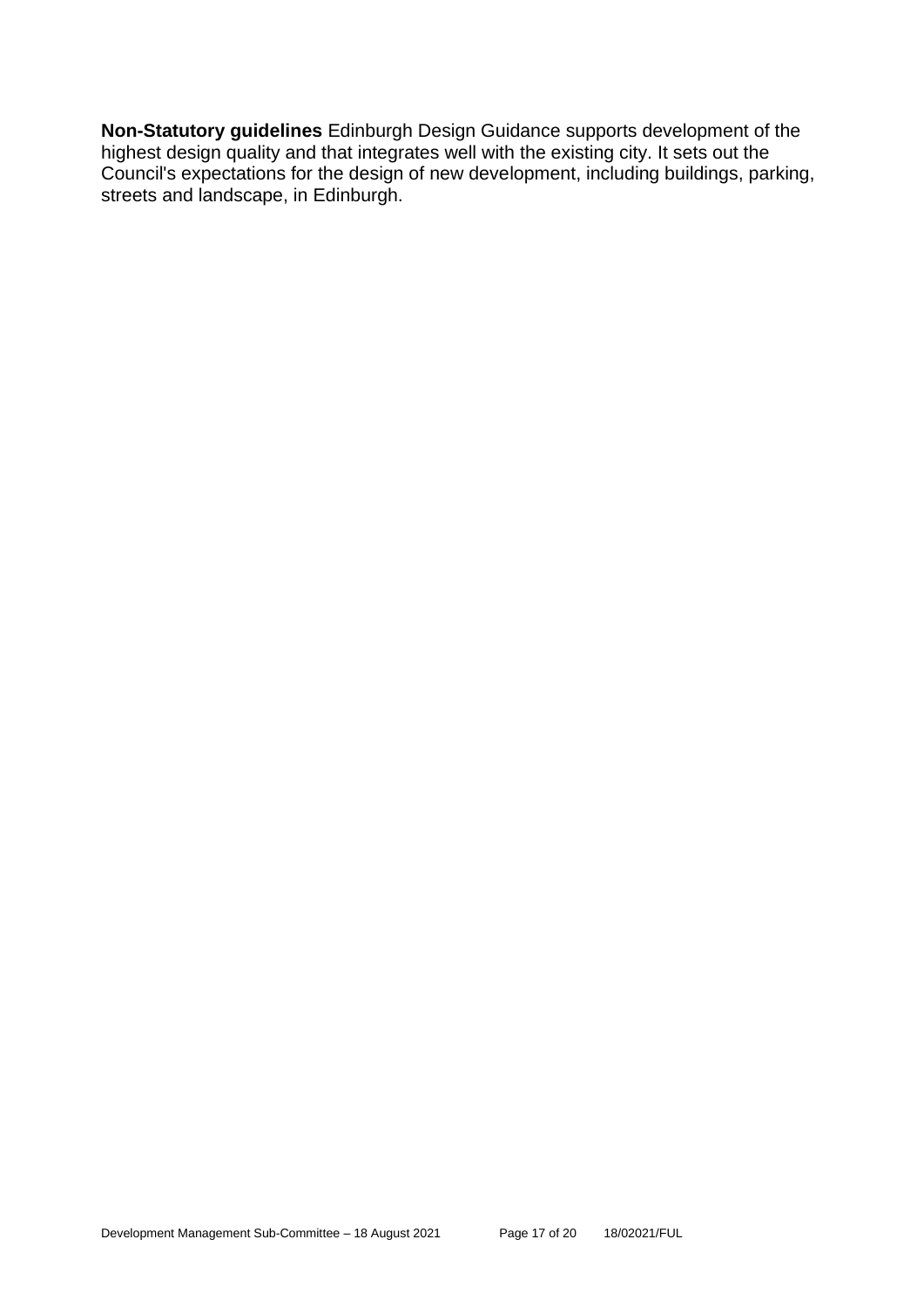# **Appendix 1**

**Application for Planning Permission 18/02021/FUL At 84N Barnton Park View, Edinburgh, Conversion of existing lock-up garage (formerly a railway bridge) into a three bedroom dwelling.**

# **Consultations**

#### **Archaeology**

*This application affects the late Victorian (1896) railway bridge constructed as part of branch line of the former Caledonian Railway terminating immediately to the west at Cramond Bridge Station. The bridge was constructed over part of Bonneyfield Farm, first depicted on Knox's 1812 plan of the area. The 1849 1st edition plan shows the farm as a dispersed series of buildings with one possibly located on this site.* 

*This former railway bridge is regarded as being of local archaeological and historic significance. This application must be considered therefore under terms the Historic Environment Scotland Policy Statement (HESPS) 2016 and Archaeology Strategy, Scottish Planning Policy (SPP), PAN 02/2011 and Edinburgh Local Development Plan (2016) policies ENV8 & ENV9.* 

*The proposals to convert this historic Victorian railway bridge will have significant adverse impacts upon the fabric of this structure. Although significant and adverse, it has been concluded in archaeological and heritage terms such impacts are considered acceptable. However it is essential that should the Planning Authority grant consent, that a programme a historic building recording is undertaken combing detailed survey of surviving structure (phased plans and elevations, photographic and written survey) in order to provide an accurate record of the bridge combined with an archaeological watching brief during conversion work.*

*It is recommended that the following condition is attached if consent is granted to ensure that this programme of archaeological works is undertaken;*

*'No demolitions or development shall take place on the site until the applicant has secured the implementation of a programme of archaeological work (historic building recording, excavation, analysis and reporting) in accordance with a written scheme of investigation which has been submitted by the applicant and approved by the Planning Authority.'* 

*The work must be carried out by a professional archaeological organisation, either working to a brief prepared by CECAS or through a written scheme of investigation submitted to and agreed by CECAS for the site. Responsibility for the execution and resourcing of the programme of archaeological works and for the archiving and appropriate level of publication of the results lies with the applicant.*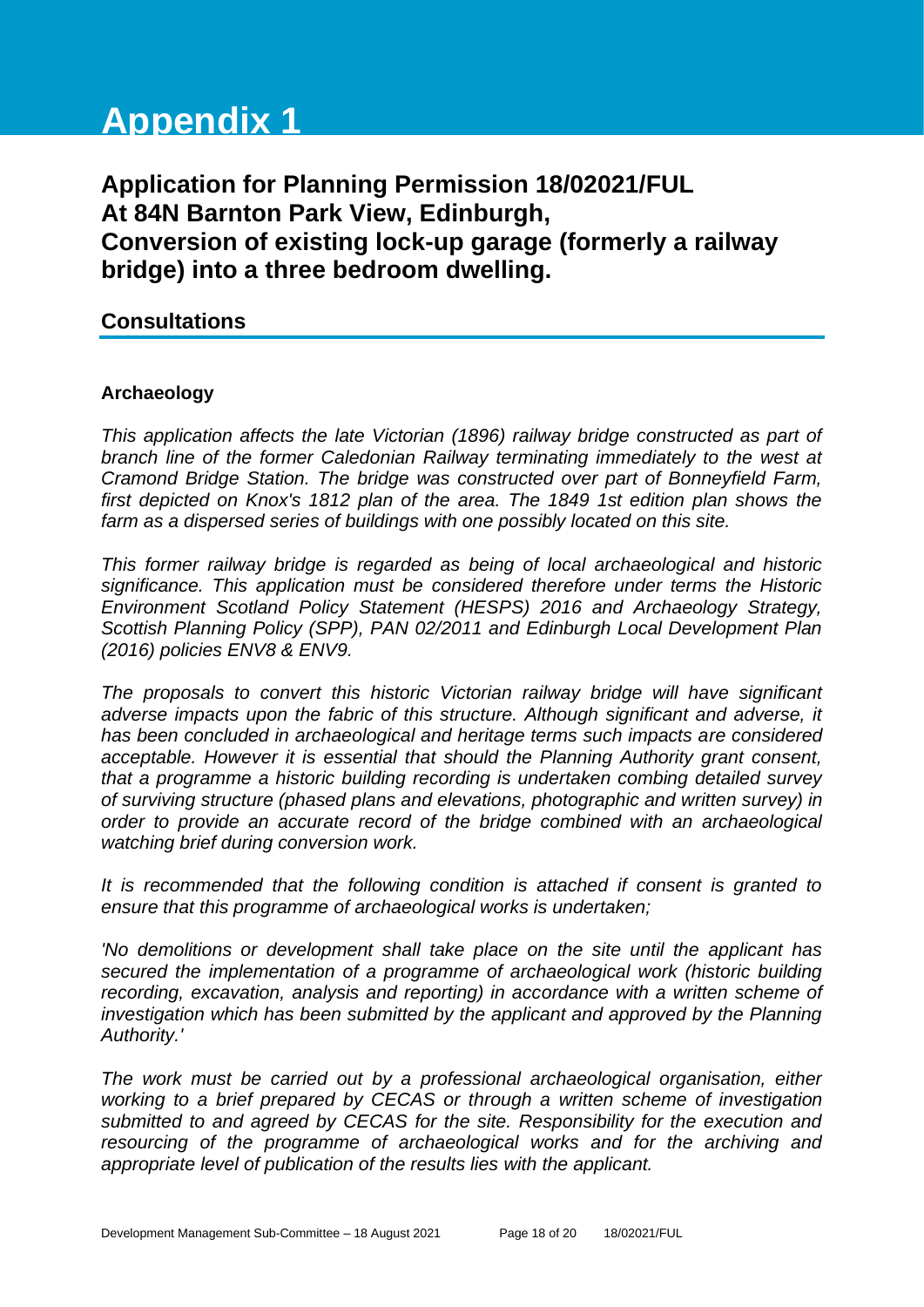#### **Environmental Protection**

*The application site occupies the space between a 6-storey mid-rise block of flats to the west (Barnton Court) and a series of 3-storey blocks with ancillary garages to the east. The Royal Burgess golf course is located to the North, with the adjacent boundary edged with rows of mature trees.* 

*Due to the site's historical use as a railway bridge, there is a possibility of land contamination. Therefore, a site investigation will be required.* 

*The site is located in an established residential area and there are no other Environmental Health issues of concern. Although an informative has been recommended for an electric vehicle charging point.*

*Environmental Protection has no objection to this application subject to the following condition.*

#### *Conditions*

*1) i) Prior to the commencement of construction works on site:*

*a) A site survey (including intrusive investigation where necessary) must be carried out to establish, either that the level of risk posed to human health and the wider environment by contaminants in, on or under the land is acceptable, or that remedial and/or protective measures could be undertaken to bring the risks to an acceptable level in relation to the development; and*

*b) Where necessary, a detailed schedule of any required remedial and/or protective measures, including their programming, must be submitted to and approved in writing by the Planning Authority.*

*ii) Any required remedial and/or protective measures shall be implemented in accordance with the approved schedule and documentary evidence to certify those works shall be provided for the approval of the Planning Authority.*

#### *Informative*

*1. It is recommended that the car garage is equipped with an electric vehicle charging station of minimum standard 7kW (16 amp) or better.*

*Grants are also available for the installation of EV charge points more information can be found at;*

*http://www.energysavingtrust.org.uk/scotland/Organisations/Transport/Electricvehicles/Electric-Vehicle-Charge-Point-Funding*

#### **Roads Authority**

*A maximum of 1 car parking space per unit. A minimum of 3 cycle parking spaces (for 4 rooms or more).*